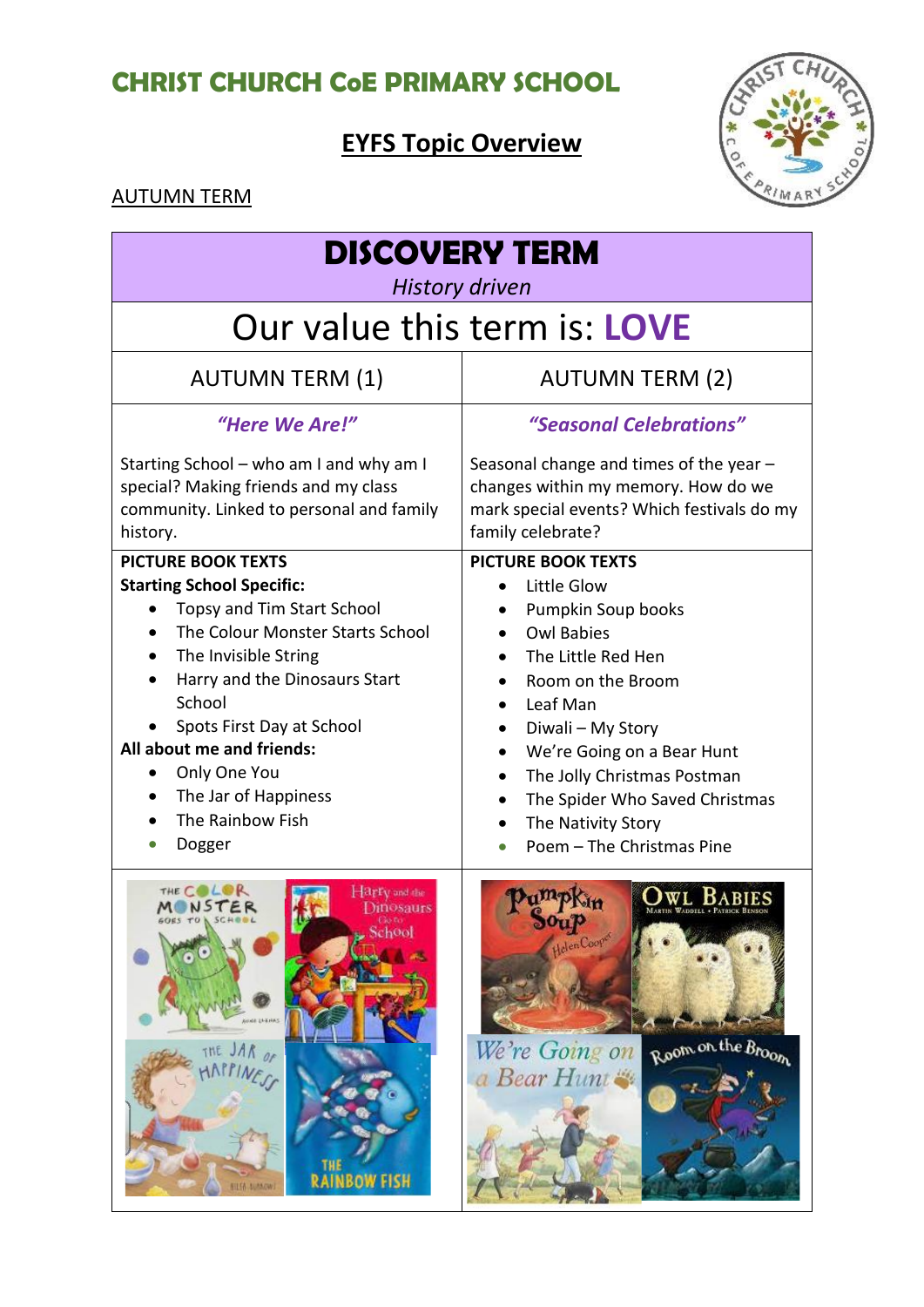### SPRING TERM

ш

| <b>EXPLORING TERM</b><br>Geography driven                                                                                                                                                                                                                                                                                                                                                                                              |                                                                                                                                                                                                                                                                                                                                                                                                                                                                             |  |
|----------------------------------------------------------------------------------------------------------------------------------------------------------------------------------------------------------------------------------------------------------------------------------------------------------------------------------------------------------------------------------------------------------------------------------------|-----------------------------------------------------------------------------------------------------------------------------------------------------------------------------------------------------------------------------------------------------------------------------------------------------------------------------------------------------------------------------------------------------------------------------------------------------------------------------|--|
| Our value this term is: <b>FAITH</b>                                                                                                                                                                                                                                                                                                                                                                                                   |                                                                                                                                                                                                                                                                                                                                                                                                                                                                             |  |
| <b>SPRING TERM (1)</b>                                                                                                                                                                                                                                                                                                                                                                                                                 | SPRING TERM (2)                                                                                                                                                                                                                                                                                                                                                                                                                                                             |  |
| "Trains, Planes and Automobiles"<br>Where do we live and how do we get to<br>school? Different vehicles past and present.<br>Explore forces and make vehicles.                                                                                                                                                                                                                                                                         | "Animal Explorers"<br>Lifecycles, animals around the world<br>compared with native UK species in our<br>outside area/ locality leading into Easter.                                                                                                                                                                                                                                                                                                                         |  |
| <b>PICTURE BOOK TEXTS</b><br>Little People, Big Lives - Amelia<br>$\bullet$<br>Earhart<br>Lost and Found / How to catch a<br>$\bullet$<br>star / The Way Back Home - Oliver<br><b>Jeffers</b><br><b>Whatever Next?</b><br>The Hundred Decker Bus<br>Emma Jayne's Aeroplane<br>All Aboard for the Bobo Road<br>Mr Gumpy's Outing / Motor Car<br>Mrs Armitage on Wheels<br>Duck in the Truck series<br>Arthur's Tractor - Pippa Goodhart | <b>PICTURE BOOK TEXTS</b><br>Variety of Eric Carle books - The<br>$\bullet$<br>Very Hungry Caterpillar, The Tiny<br>Seed, The Very Busy Spider etc<br>Snail Trail - Ruth Brown<br>Growing Frogs - Vivien French<br>٠<br>Slow Down<br>The Odd Egg $-$ Emily Gravett<br>$\bullet$<br>Dear Zoo<br>The Elephant and the Bad Baby<br><b>Hairy McClary Books</b><br>$\bullet$<br>The Great Pet Shop Sale<br>$\bullet$<br><b>Counting Creatures</b><br>The Tale of the Three Trees |  |
| olu Barningham<br>UCK in the TRUCH Mr Gumpy's Outing<br>Jcz Alborough<br><b>MRS ARMITAGE</b><br>OLIVER TEF<br>On <sub>1</sub><br><b>WHEELS</b><br>OST use FOUND<br>Quentin Blake                                                                                                                                                                                                                                                       | Dear Zoo<br>THE VERY<br>HUNGRY<br><b>CATERPILLAR</b><br>by Eric Carle<br>$\frac{100}{200}$<br>00<br>Rod Campbell<br>The Elephant<br>and the Bad Baby<br>Aaclary<br>all<br><b>SLEEDA VIPONT AND</b><br>ENTWIND ERIOGE<br><b>Story Collection</b><br>ynlay Dodd                                                                                                                                                                                                               |  |